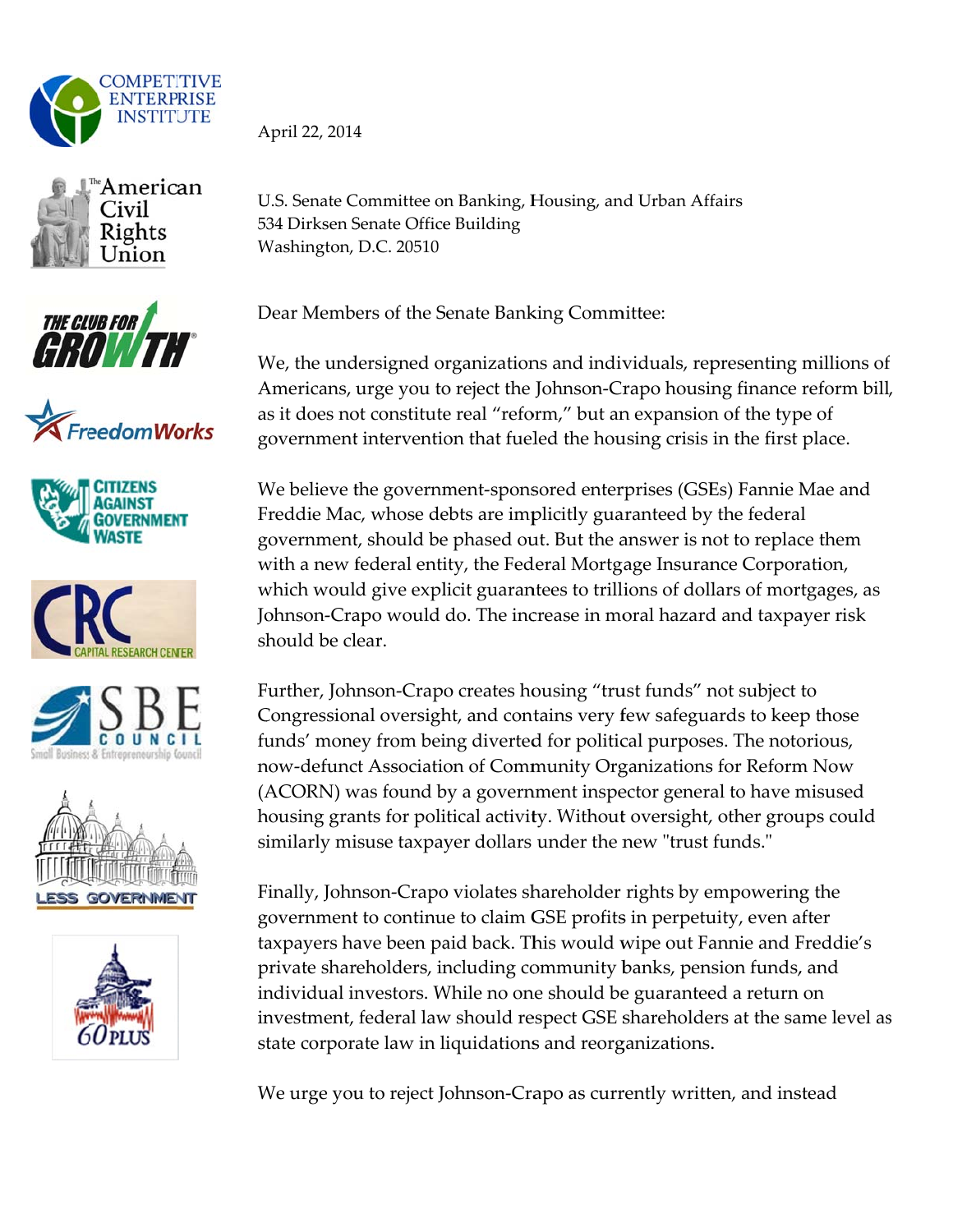

pursue reform that restores the private housing market by reducing overregulation from laws such as Dodd-Frank. To get the private sector investing in housing once again, any such reform must respect shareholder rights.

## Human Events















Sincerely,

Lawson R. Bader President Competitive Enterprise Institute

**Grover Norquist** President Americans for Tax Reform

John Tate President Campaign for Liberty

Seton Motley President Less Government

**James Martin** Chairman 60 Plus Association

Judson Phillips Founder Tea Party Nation

Lewis Uhler President National Tax Limitation Committee

Lisa Miller Founder Tea Party WDC

Chris Chocola President Club for Growth Terrence Scanlon President Capital Research Center

Tom Winter **Editor Emeritus** Human Events

Thomas A. Schatz President **Council for Citizens Against Government Waste** 

Donald Wildmon Founder and Chairman Emeritus **American Family Association** 

Wayne T. Brough Vice President for Research FreedomWorks

Karen Kerrigan President & CEO Small Business and Entrepreneurship Council

James M. Simpson **Journalist** 

Andrew Langer President Institute for Liberty

C. Preston Noell President Tradition, Family, Property, Inc.